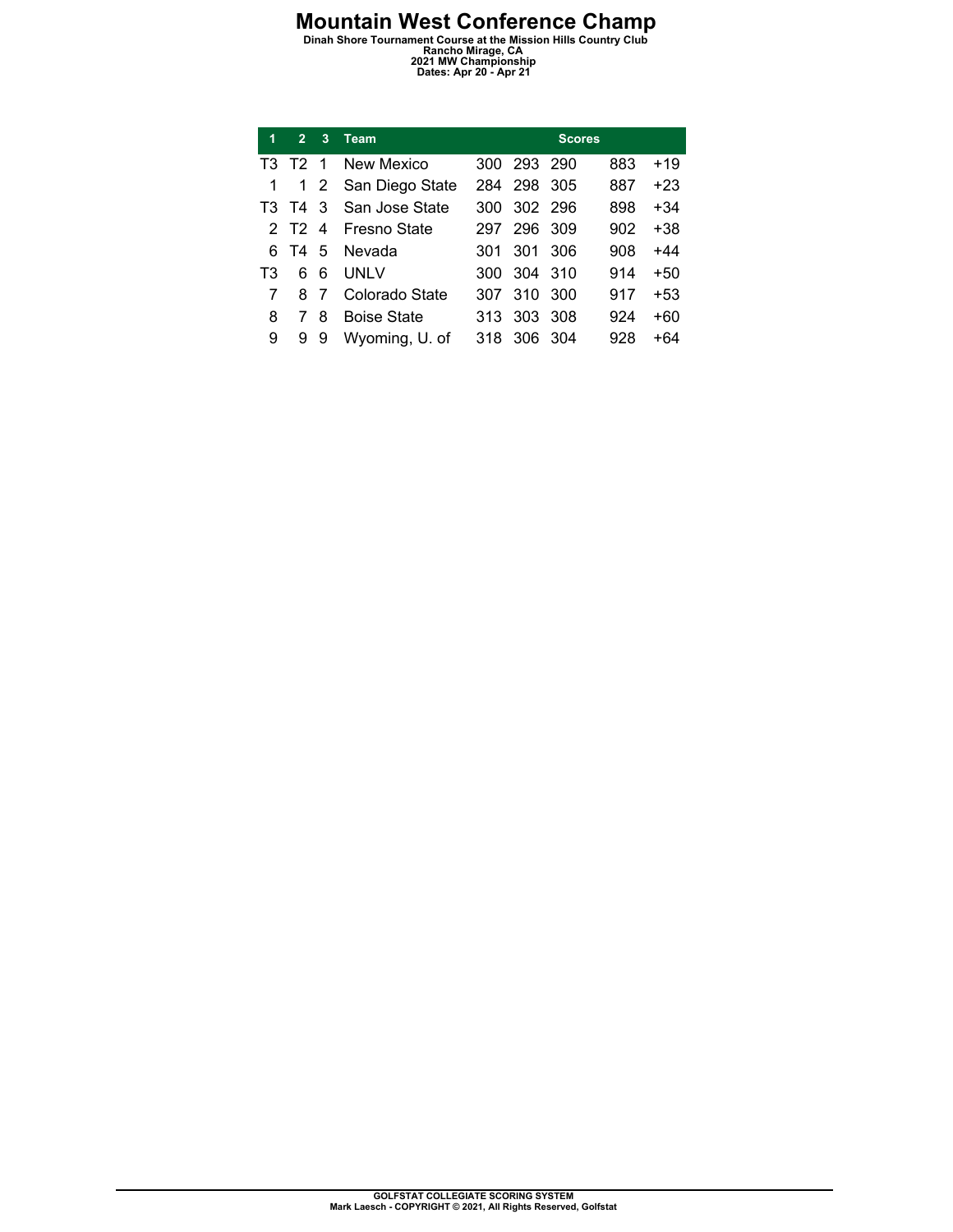**Mountain West Conference Champ**<br>
Dinah Shore Tournament Course at the Mission Hills Country Club<br>
2021 MW Championship<br>
Dates: Apr 20 - Apr 21

| <b>Start</b>    | <b>Finish</b>   | <b>Player</b>            | Team                |    |    | <b>Scores</b> |     |       |
|-----------------|-----------------|--------------------------|---------------------|----|----|---------------|-----|-------|
| 1               | T <sub>1</sub>  | Sara Kjellker            | San Diego State     | 69 | 73 | 75            | 217 | $+1$  |
| T <sub>5</sub>  | T <sub>1</sub>  | Lauren Lehigh            | <b>New Mexico</b>   | 73 | 72 | 72            | 217 | $+1$  |
| T <sub>3</sub>  | 3               | Victoria Gailey          | Nevada              | 73 | 71 | 75            | 219 | $+3$  |
| 11              | T4              | Napat Lertsadwattana     | <b>New Mexico</b>   | 76 | 72 | 72            | 220 | $+4$  |
| T <sub>5</sub>  | T <sub>4</sub>  | Myah McDonald            | <b>New Mexico</b>   | 73 | 72 | 75            | 220 | $+4$  |
| T <sub>5</sub>  | T <sub>4</sub>  | Andrea Gomez             | San Diego State     | 73 | 72 | 75            | 220 | $+4$  |
| T18             | T7              | Antonia Malate           | San Jose State      | 76 | 75 | 70            | 221 | $+5$  |
| T <sub>3</sub>  | T7              | Veronica Joels           | <b>UNLV</b>         | 69 | 75 | 77            | 221 | $+5$  |
| 12              | T <sub>9</sub>  | Kajsa Arwefjall          | San Jose State      | 74 | 75 | 73            | 222 | $+6$  |
| 9               | T <sub>9</sub>  | <b>Jess Hall</b>         | <b>Fresno State</b> | 73 | 73 | 76            | 222 | $+6$  |
| 2               | 11              | Harriet Lynch            | Fresno State        | 70 | 73 | 80            | 223 | $+7$  |
| T <sub>13</sub> | 12              | <b>Bernice llas</b>      | San Diego State     | 71 | 79 | 74            | 224 | $+8$  |
| T22             | T <sub>13</sub> | Panchalika Arphamongkol  | Colorado State      | 76 | 76 | 74            | 226 | $+10$ |
| T <sub>5</sub>  | T <sub>13</sub> | <b>April Ranches</b>     | San Diego State     | 71 | 74 | 81            | 226 | $+10$ |
| 29              | T <sub>15</sub> | Nicole Suppelsa          | <b>Boise State</b>  | 81 | 74 | 72            | 227 | $+11$ |
| T <sub>13</sub> | T <sub>15</sub> | Elli Gordon              | <b>Boise State</b>  | 77 | 73 | 77            | 227 | $+11$ |
| T18             | T <sub>15</sub> | Sofia Torres             | Colorado State      | 74 | 77 | 76            | 227 | $+11$ |
| T18             | T <sub>15</sub> | Madeline Zunino          | Nevada              | 77 | 74 | 76            | 227 | $+11$ |
| T <sub>13</sub> | T <sub>15</sub> | Louisa Carlbom           | San Jose State      | 74 | 76 | 77            | 227 | $+11$ |
| 10              | T <sub>15</sub> | Gracie Olkowski          | <b>UNLV</b>         | 74 | 73 | 80            | 227 | $+11$ |
| T <sub>25</sub> | T <sub>15</sub> | <b>Brigitte Thibault</b> | <b>Fresno State</b> | 80 | 73 | 74            | 227 | $+11$ |
| 28              | T <sub>22</sub> | Caitlyn Skavdahl         | Wyoming, U. of      | 77 | 77 | 74            | 228 | $+12$ |
| T18             | T <sub>22</sub> | Erin Sargent             | Wyoming, U. of      | 76 | 75 | 77            | 228 | $+12$ |
| T <sub>22</sub> | T <sub>22</sub> | Jordyn Parr              | San Jose State      | 76 | 76 | 76            | 228 | $+12$ |
| T30             | T <sub>22</sub> | Serena Chon              | New Mexico          | 79 | 77 | 72            | 228 | $+12$ |
| T <sub>13</sub> | 26              | Elina Saksa              | <b>UNLV</b>         | 74 | 76 | 79            | 229 | $+13$ |
| T30             | 27              | Caroline Jansson         | <b>New Mexico</b>   | 78 | 78 | 74            | 230 | $+14$ |
| T <sub>25</sub> | T <sub>28</sub> | Lexi Perry               | <b>Boise State</b>  | 74 | 79 | 78            | 231 | $+15$ |
| T <sub>13</sub> | T <sub>28</sub> | Leah John                | Nevada              | 75 | 75 | 81            | 231 | $+15$ |
| T32             | T30             | Gabby Minier             | Colorado State      | 75 | 82 | 75            | 232 | $+16$ |
| T32             | T30             | Andrea Bergsdottir       | Colorado State      | 82 | 75 | 75            | 232 | $+16$ |
| T <sub>25</sub> | T30             | Jadan Gonzalez           | San Jose State      | 77 | 76 | 79            | 232 | $+16$ |
| T32             | T33             | Samantha Hui             | Wyoming, U. of      | 83 | 74 | 77            | 234 | $+18$ |
| T32             | T <sub>33</sub> | Anitra Khoth             | Nevada              | 76 | 81 | 77            | 234 | $+18$ |
| T22             | 35              | Lory Paradis             | Fresno State        | 75 | 77 | 83            | 235 | $+19$ |
| T36             | 36              | Lydia Volkmer            | Fresno State        | 79 | 79 | 79            | 237 | $+21$ |
| T39             | <b>T37</b>      | Cristiana Ciasca         | Wyoming, U. of      | 82 | 80 | 76            | 238 | $+22$ |
| 38              | T37             | Kayla Nocum              | Nevada              | 79 | 81 | 78            | 238 | $+22$ |
| T36             | T39             | Emma Yang                | <b>Boise State</b>  | 81 | 77 | 82            | 240 | $+24$ |
| 41              | T39             | Madeleine Laux           | <b>UNLV</b>         | 83 | 80 | 77            | 240 | $+24$ |
| T39             | 41              | Cora Mickelsen           | <b>Boise State</b>  | 81 | 81 | 81            | 243 | $+27$ |
| 43              | 42              | Tomine Bjerkelo          | Colorado State      | 82 | 85 | 79            | 246 | $+30$ |
| 42              | 43              | Anna lina Otten          | San Diego State     | 82 | 82 | 84            | 248 | $+32$ |
| 44              | 44              | Aliyah Williams          | <b>UNLV</b>         | 88 | 84 | 77            | 249 | $+33$ |
| 45              | 45              | Jessica Zapf             | Wyoming, U. of      | 89 | 86 | 83            | 258 | $+42$ |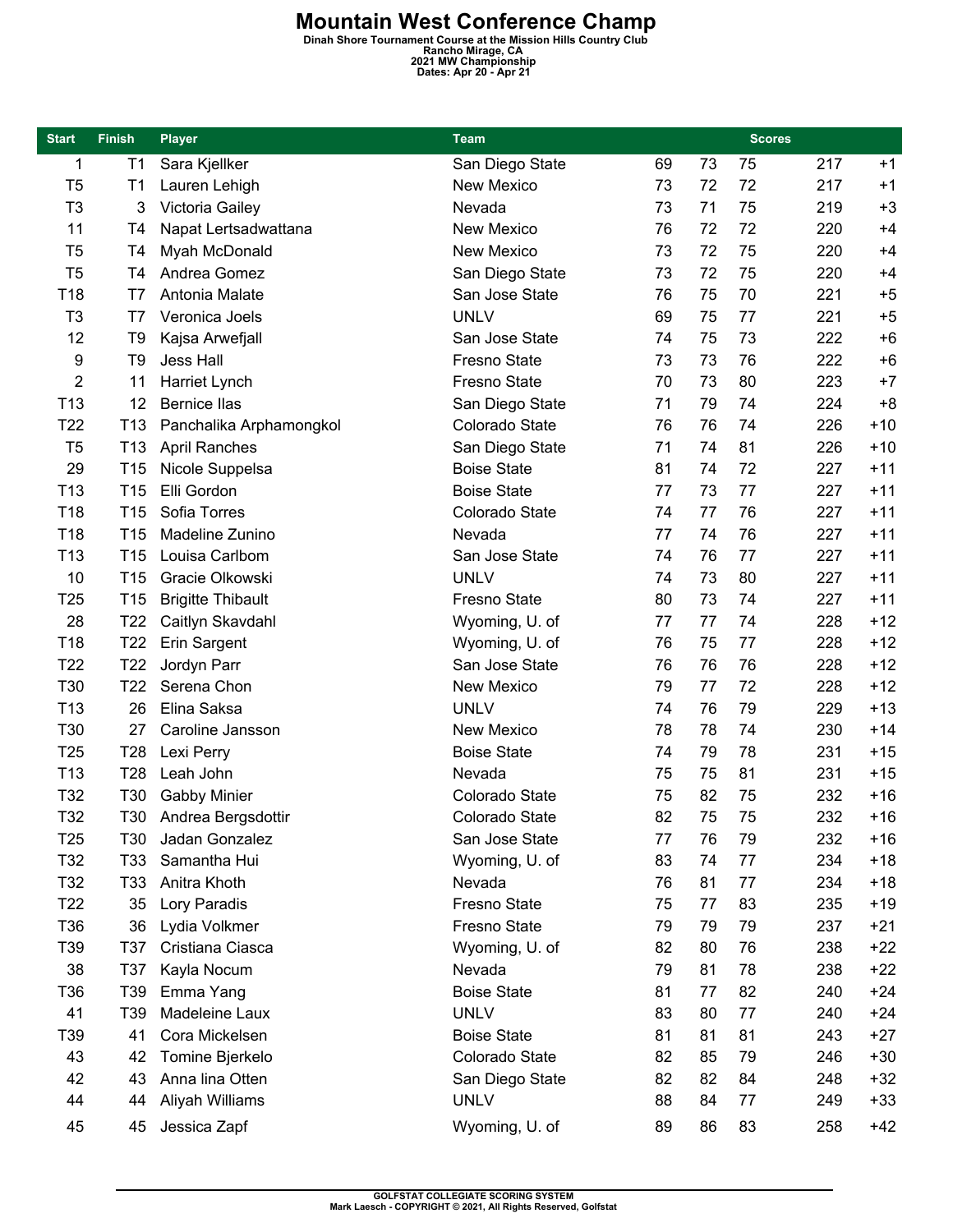#### **Mountain West Conference Champ**

**Dinah Shore Tournament Course at the Mission Hills Country Club Rancho Mirage, CA 2021 MW Championship Dates: Apr 20 - Apr 21** 

| Pos.                    | Team/Player (seed)          | Rd 1 | Rd <sub>2</sub> | Rd 3    | <b>Total</b> |
|-------------------------|-----------------------------|------|-----------------|---------|--------------|
| 1                       | <b>New Mexico</b>           | 300  | 293             | 290     | 883          |
| T <sub>1</sub>          | Lauren Lehigh (3)           | 73   | 72              | 72      | 217          |
| T4                      | Napat Lertsadwattana (1)    | 76   | 72              | 72      | 220          |
| <b>T4</b>               | Myah McDonald (4)           | 73   | 72              | 75      | 220          |
| T22                     | Serena Chon (5)             | 79   | 77              | 72      | 228          |
| 27                      | Caroline Jansson (2)        | 78   | 78              | 74      | 230          |
| $\overline{\mathbf{2}}$ | San Diego State             | 284  | 298             | 305     | 887          |
| T1                      | Sara Kjellker (1)           | 69   | 73              | 75      | 217          |
| T4                      | Andrea Gomez (2)            | 73   | 72              | 75      | 220          |
| 12                      | Bernice Ilas (4)            | 71   | 79              | 74      | 224          |
| T13                     | April Ranches (5)           | 71   | ${\bf 74}$      | 81      | 226          |
| 43                      | Anna lina Otten (3)         | 82   | 82              | 84      | 248          |
| 3                       | San Jose State              | 300  | 302             | 296     | 898          |
| T7                      | Antonia Malate (2)          | 76   | 75              | 70      | 221          |
| T9                      | Kajsa Arwefjall (1)         | 74   | 75              | 73      | 222          |
| T15                     | Louisa Carlbom (4)          | 74   | 76              | 77      | 227          |
| T22                     | Jordyn Parr (3)             | 76   | 76              | 76      | 228          |
| T30                     | Jadan Gonzalez (5)          | 77   | 76              | 79      | 232          |
| 4                       | <b>Fresno State</b>         | 297  | 296             | 309     | 902          |
| T9                      | Jess Hall (3)               | 73   | 73              | 76      | 222          |
| 11                      | Harriet Lynch (2)           | 70   | 73              | 80      | 223          |
| T15                     | Brigitte Thibault (1)       | 80   | 73              | 74      | 227          |
| 35                      | Lory Paradis (4)            | 75   | $77\,$          | 83      | 235          |
| 36                      | Lydia Volkmer (5)           | 79   | 79              | 79      | 237          |
| 5                       | Nevada                      | 301  | 301             | 306     | 908          |
| 3                       | Victoria Gailey (1)         | 73   | 71              | 75      | 219          |
| T15                     | Madeline Zunino (5)         | 77   | 74              | 76      | 227          |
| T28                     | Leah John (2)               | 75   | 75              | 81      | 231          |
| T33                     | Anitra Khoth (4)            | 76   | 81              | $77 \,$ | 234          |
| T37                     | Kayla Nocum (3)             | 79   | 81              | 78      | 238          |
| 6                       | <b>UNLV</b>                 | 300  | 304             | 310     | 914          |
| T7                      | Veronica Joels (2)          | 69   | 75              | 77      | 221          |
| T15                     | Gracie Olkowski (5)         | 74   | 73              | 80      | 227          |
| 26                      | Elina Saksa (1)             | 74   | 76              | 79      | 229          |
| T39                     | Madeleine Laux (4)          | 83   | 80              | 77      | 240          |
| 44                      | Aliyah Williams (3)         | 88   | 84              | $77\,$  | 249          |
| $\overline{7}$          | <b>Colorado State</b>       | 307  | 310             | 300     | 917          |
| T13                     | Panchalika Arphamongkol (1) | 76   | 76              | 74      | 226          |
| T15                     | Sofia Torres (3)            | 74   | 77              | 76      | 227          |
| T30                     | Andrea Bergsdottir (2)      | 82   | 75              | 75      | 232          |
| T30                     | Gabby Minier (4)            | 75   | 82              | 75      | 232          |
| 42                      | Tomine Bjerkelo (5)         | 82   | 85              | 79      | 246          |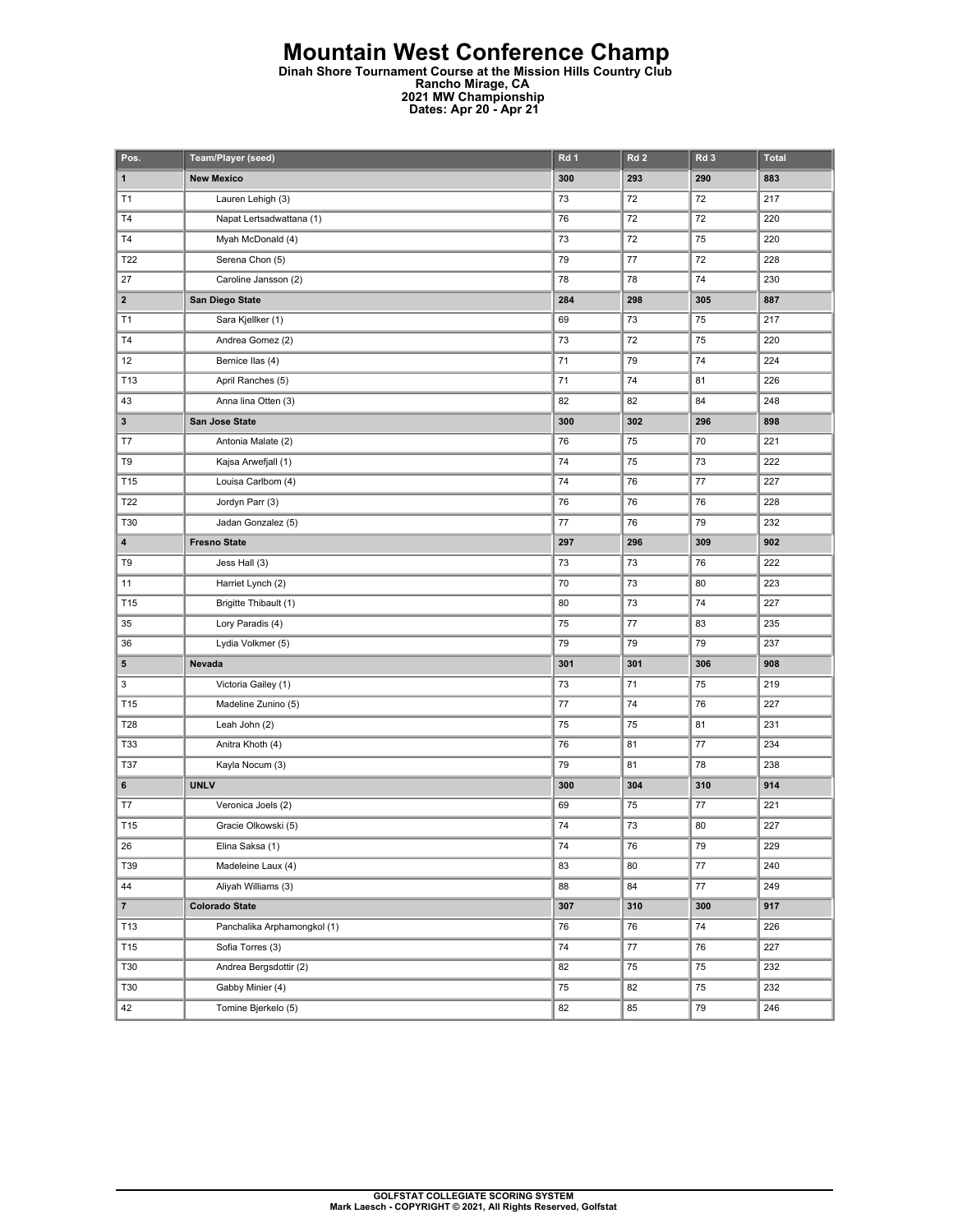| Pos.            | <b>Team/Player (seed)</b> | Rd <sub>1</sub> | <b>Rd 2</b> | Rd <sub>3</sub> | <b>Total</b> |
|-----------------|---------------------------|-----------------|-------------|-----------------|--------------|
| 8               | <b>Boise State</b>        | 313             | 303         | 308             | 924          |
| T <sub>15</sub> | Elli Gordon (3)           | 77              | 73          | 77              | 227          |
| T <sub>15</sub> | Nicole Suppelsa (4)       | 81              | 74          | 72              | 227          |
| T <sub>28</sub> | Lexi Perry (1)            | 74              | 79          | 78              | 231          |
| T39             | Emma Yang (2)             | 81              | 77          | 82              | 240          |
| 41              | Cora Mickelsen (5)        | 81              | 81          | 81              | 243          |
| 9               | Wyoming, U. of            | 318             | 306         | 304             | 928          |
| T22             | Caitlyn Skavdahl (1)      | 77              | 77          | 74              | 228          |
| T22             | Erin Sargent (2)          | 76              | 75          | 77              | 228          |
| <b>T33</b>      | Samantha Hui (4)          | 83              | 74          | 77              | 234          |
| <b>T37</b>      | Cristiana Ciasca (3)      | 82              | 80          | 76              | 238          |
| 45              | Jessica Zapf (5)          | 89              | 86          | 83              | 258          |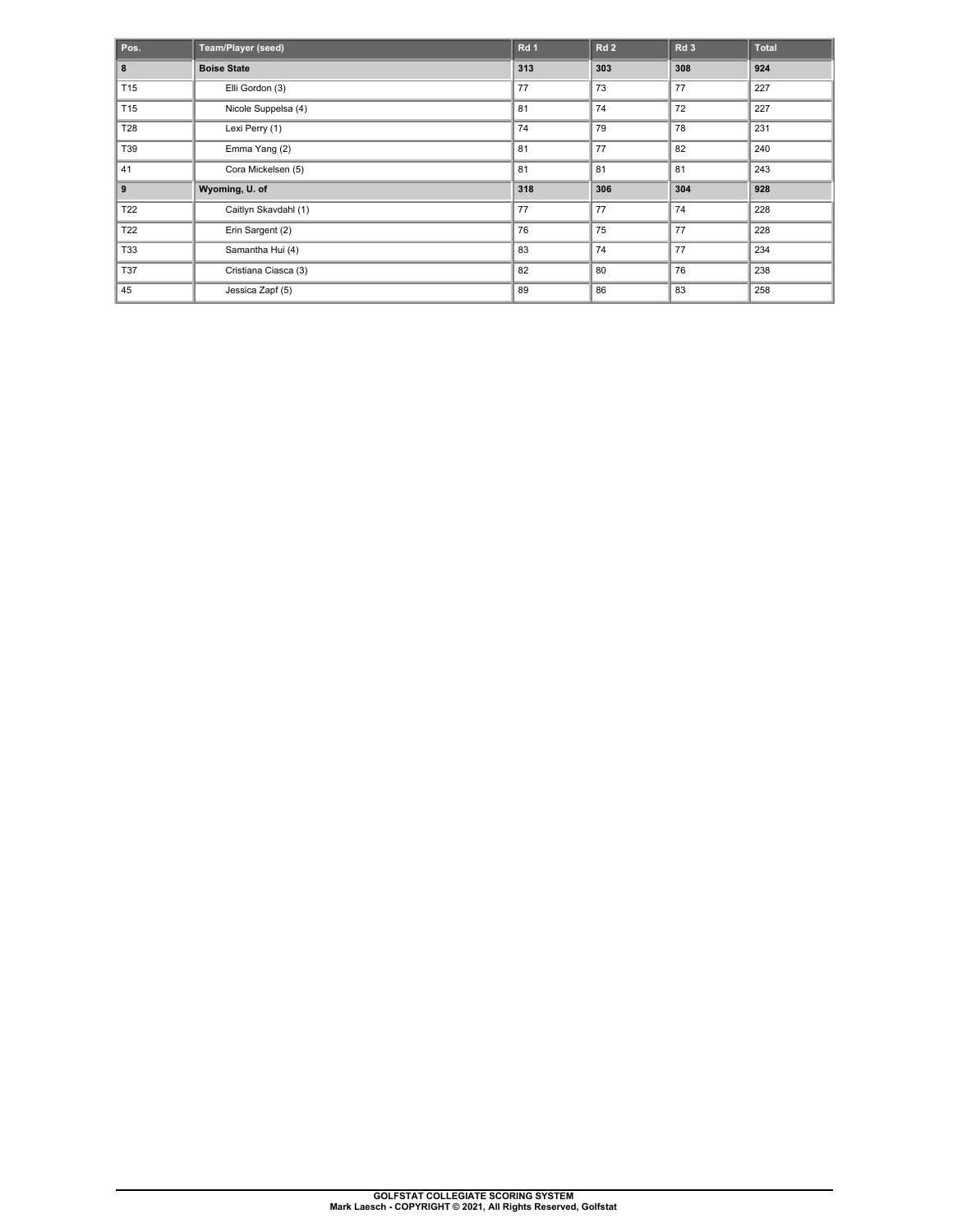# **Mountain West Conference Champ**<br>
Dinah Shore Tournament Course at the Mission Hills Country Club<br>
2021 MW Championship<br>
Dates: Apr 20 - Apr 21

| Par 3 Scoring                                                                                                                                                                                                                                                                                         |                                                                                                                                                                                                                                                                              |                                                                                      |                                                                                                                         |                                                                                                                                                                                                                                                                                                                   | <b>Par 4 Scoring</b>                                                                                                                                                                                                                                             |                                                                                                      |                                                                                                                                               |                                                                                                                                                                      | <b>Par 5 Scoring</b>                                                                                                                                         |                                                                                                                                                                                |  |
|-------------------------------------------------------------------------------------------------------------------------------------------------------------------------------------------------------------------------------------------------------------------------------------------------------|------------------------------------------------------------------------------------------------------------------------------------------------------------------------------------------------------------------------------------------------------------------------------|--------------------------------------------------------------------------------------|-------------------------------------------------------------------------------------------------------------------------|-------------------------------------------------------------------------------------------------------------------------------------------------------------------------------------------------------------------------------------------------------------------------------------------------------------------|------------------------------------------------------------------------------------------------------------------------------------------------------------------------------------------------------------------------------------------------------------------|------------------------------------------------------------------------------------------------------|-----------------------------------------------------------------------------------------------------------------------------------------------|----------------------------------------------------------------------------------------------------------------------------------------------------------------------|--------------------------------------------------------------------------------------------------------------------------------------------------------------|--------------------------------------------------------------------------------------------------------------------------------------------------------------------------------|--|
| K. Arwefjall<br>A. Ranches<br>S. Kjellker<br>A. Malate<br>V. Joels<br>S. Chon                                                                                                                                                                                                                         | San Jose<br>S.Diego St<br>S.Diego St 3.08<br>San Jose<br><b>UNLV</b><br>N Mexico                                                                                                                                                                                             | 3.00<br>3.08<br>3.08<br>3.17<br>3.17                                                 | Έ<br>$+1$<br>$+1$<br>$+1$<br>$+2$<br>$+2$                                                                               | V. Gailey<br>M. McDonald<br>G. Olkowski<br>L. Lehigh<br>N. Lertsadwattana<br>J. Hall                                                                                                                                                                                                                              | Nevada<br>N Mexico<br><b>UNLV</b><br>N Mexico<br>N Mexico<br>Fresno                                                                                                                                                                                              | 4.00<br>4.00<br>4.03<br>4.03<br>4.07<br>4.10                                                         | Ε<br>E<br>$+1$<br>$+1$<br>$+2$<br>$+3$                                                                                                        | H. Lynch<br>S. Kiellker<br>N. Lertsadwattana<br>L. Lehigh<br>B. Ilas<br>P. Arphamongkol                                                                              | Fresno<br>S.Diego St<br>N Mexico<br>N Mexico<br>S.Diego St 4.75<br>Col. St.                                                                                  | 4.58<br>$-5$<br>$-4$<br>4.67<br>$-4$<br>4.67<br>$-3$<br>4.75<br>$-3$<br>$-3$<br>4.75                                                                                           |  |
| C. Jansson<br><b>B.</b> Thibault<br>S. Hui<br>M. Zunino<br>B. Ilas<br>P. Arphamongkol<br>A. Gomez<br>G. Minier<br>J. Hall<br>L. Lehigh<br>V. Gailey<br>E. Sargent<br>N. Suppelsa                                                                                                                      | N Mexico<br>Fresno<br>Wyoming<br>Nevada<br>S.Diego St 3.17<br>Col. St.<br>S.Diego St 3.17<br>Col. St.<br>Fresno<br>N Mexico<br>Nevada<br>Wyoming<br>Boise St.                                                                                                                | 3.17<br>3.17<br>3.17<br>3.17<br>3.17<br>3.25<br>3.25<br>3.25<br>3.25<br>3.33<br>3.33 | $+2$<br>$+2$<br>$+2$<br>$+2$<br>$+2$<br>$+2$<br>$+2$<br>$+3$<br>$+3$<br>$+3$<br>$+3$<br>$+4$<br>$+4$                    | A. Gomez<br>J. Gonzalez<br>V. Joels<br>A. Malate<br>E. Sargent<br>S. Kjellker<br>K. Arwefiall<br>N. Suppelsa<br><b>B.</b> Thibault<br>E. Gordon<br>S. Torres<br>H. Lynch<br>E. Saksa                                                                                                                              | S.Diego St<br>San Jose<br><b>UNLV</b><br>San Jose<br>Wyoming<br>S.Diego St<br>San Jose<br>Boise St.<br>Fresno<br>Boise St.<br>Col. St.<br>Fresno<br><b>UNLV</b>                                                                                                  | 4.10<br>4.13<br>4.13<br>4.13<br>4.13<br>4.13<br>4.13<br>4.17<br>4.20<br>4.20<br>4.20<br>4.23<br>4.23 | $+3$<br>$+4$<br>$+4$<br>$+4$<br>$+4$<br>$+4$<br>$+4$<br>$+5$<br>$+6$<br>$+6$<br>$+6$<br>$+7$<br>$+7$                                          | J. Parr<br>L. Carlbom<br>E. Gordon<br>G. Minier<br>C. Skavdahl<br>V. Joels<br>A. Gomez<br>M. McDonald<br>E. Saksa<br>A. Malate<br>C. Jansson<br>J. Hall<br>V. Gailey | San Jose<br>San Jose<br>Boise St.<br>Col. St.<br>Wyoming<br><b>UNLV</b><br>S.Diego St<br>N Mexico<br><b>UNLV</b><br>San Jose<br>N Mexico<br>Fresno<br>Nevada | $-3$<br>4.75<br>$-2$<br>4.83<br>$-2$<br>4.83<br>$-2$<br>4.83<br>$-2$<br>4.83<br>$-1$<br>4.92<br>$-1$<br>4.92<br>E<br>E<br>5.00<br>5.00<br>EEEE<br>5.00<br>5.00<br>5.00<br>5.00 |  |
| L. John<br>A. Khoth<br>M. McDonald                                                                                                                                                                                                                                                                    | Nevada<br>Nevada<br>N Mexico<br><b>Birdies</b>                                                                                                                                                                                                                               | 3.33<br>3.33<br>3.33                                                                 | $+4$<br>$+4$<br>$+4$                                                                                                    | M. Zunino<br>C. Skavdahl<br>S. Chon                                                                                                                                                                                                                                                                               | Nevada<br>Wyoming<br>N Mexico<br>Pars                                                                                                                                                                                                                            | 4.27<br>4.27<br>4.27                                                                                 | $+8$<br>$+8$<br>$+8$                                                                                                                          | A. Ranches<br>M. Zunino<br>S. Hui                                                                                                                                    | S.Diego St<br>Nevada<br>Wyoming                                                                                                                              | E<br>5.00<br>5.08<br>$+1$<br>5.08<br>$+1$                                                                                                                                      |  |
| V. Joels<br>L. Lehigh<br>N. Lertsadwattana<br>A. Khoth<br>G. Olkowski<br>H. Lynch<br>J. Gonzalez<br>B. Ilas<br>E. Gordon<br>K. Arwefiall<br>C. Skavdahl<br>L. Carlbom<br>M. McDonald<br>S. Torres<br>A. Gomez<br>S. Chon<br>N. Suppelsa<br>S. Kjellker<br>J. Hall<br>G. Minier<br>E. Saksa<br>L. John | <b>UNLV</b><br>N Mexico<br>N Mexico<br>Nevada<br><b>UNLV</b><br>Fresno<br>San Jose<br>S.Diego St<br>Boise St.<br>San Jose<br>Wyoming<br>San Jose<br>N Mexico<br>Col. St.<br>S.Diego St<br>N Mexico<br>Boise St.<br>S.Diego St<br>Fresno<br>Col. St.<br><b>UNLV</b><br>Nevada |                                                                                      | 9<br>9<br>9<br>9<br>9<br>8<br>8<br>7<br>7<br>7<br>7<br>$\overline{7}$<br>6<br>6<br>6<br>6<br>6<br>6<br>6<br>6<br>6<br>5 | E. Sargent<br>S. Kjellker<br>V. Gailev<br>A. Malate<br>M. McDonald<br>A. Gomez<br>A. Ranches<br>K. Arwefiall<br>L. Perry<br>J. Hall<br>K. Nocum<br><b>B.</b> Thibault<br>C. Jansson<br>L. Lehigh<br>N. Lertsadwattana<br>M. Zunino<br>S. Hui<br>N. Suppelsa<br>P. Arphamongkol<br>S. Chon<br>S. Torres<br>J. Parr | Wyoming<br>S.Diego St<br>Nevada<br>San Jose<br>N Mexico<br>S.Diego St<br>S.Diego St<br>San Jose<br>Boise St.<br>Fresno<br>Nevada<br>Fresno<br>N Mexico<br>N Mexico<br>N Mexico<br>Nevada<br>Wyoming<br>Boise St.<br>Col. St.<br>N Mexico<br>Col. St.<br>San Jose |                                                                                                      | $\overline{41}$<br>41<br>41<br>41<br>39<br>38<br>38<br>38<br>38<br>36<br>36<br>35<br>35<br>35<br>35<br>35<br>34<br>34<br>34<br>32<br>32<br>32 |                                                                                                                                                                      |                                                                                                                                                              |                                                                                                                                                                                |  |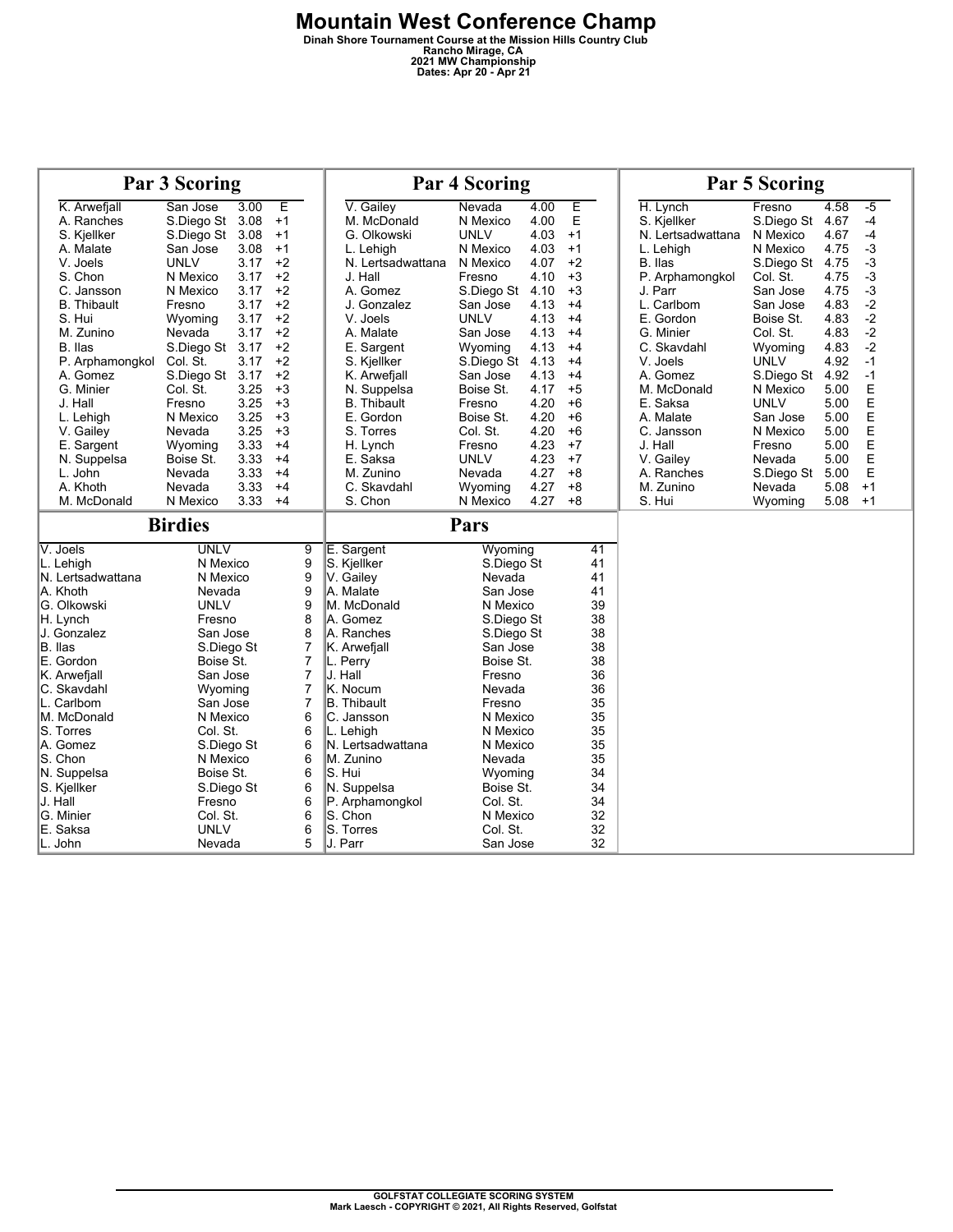| <b>Average score per round</b> |                                      |                             |                               |  |  |  |  |  |  |  |
|--------------------------------|--------------------------------------|-----------------------------|-------------------------------|--|--|--|--|--|--|--|
| Round                          | <b>Course</b>                        |                             | Average Score Complete Rounds |  |  |  |  |  |  |  |
| 1                              | 2021 MW Championship                 | 76.82                       | 45                            |  |  |  |  |  |  |  |
| $\mathbf{2}$                   | 2021 MW Championship                 | 76.56                       | 45                            |  |  |  |  |  |  |  |
| 3                              | 2021 MW Championship                 | 76.76                       | 45                            |  |  |  |  |  |  |  |
|                                |                                      |                             |                               |  |  |  |  |  |  |  |
|                                |                                      | <b>Total Average Scores</b> |                               |  |  |  |  |  |  |  |
|                                | 2021 MW Championship<br>76.71<br>135 |                             |                               |  |  |  |  |  |  |  |
|                                |                                      |                             |                               |  |  |  |  |  |  |  |

#### **Dinah Shore Tournament Course at the Mission Hills Country Club: 2021 MW Championship**

|         | Round 1 |       |                 |       |                |     |       |                 |                |
|---------|---------|-------|-----------------|-------|----------------|-----|-------|-----------------|----------------|
| $h$ ole | par     | yards | double<br>eagle | eagle | birdie         | par | bogey | double<br>bogey | other          |
| 1       | 4       | 365   |                 |       | 5              | 31  | 7     | 2               |                |
| 2       | 5       | 482   |                 |       | 9              | 25  | 11    |                 |                |
| 3       | 4       | 402   |                 |       | 3              | 24  | 16    | $\overline{2}$  |                |
| 4       | 4       | 356   |                 |       | 3              | 32  | 9     | 1               |                |
| 5       | 3       | 173   |                 |       | $\overline{2}$ | 25  | 16    | 2               |                |
| 6       | 4       | 346   |                 |       | 5              | 27  | 10    | $\overline{2}$  | 1              |
| 7       | 4       | 363   |                 |       | 7              | 22  | 12    | 4               |                |
| 8       | 3       | 155   |                 |       | 1              | 28  | 15    | 1               |                |
| 9       | 5       | 501   |                 |       | 4              | 33  | 8     |                 |                |
| 10      | 4       | 375   |                 |       | 3              | 25  | 15    | $\overline{2}$  |                |
| 11      | 5       | 494   |                 |       | 10             | 24  | 9     | $\overline{c}$  |                |
| 12      | 4       | 375   |                 |       | $\overline{2}$ | 25  | 16    | $\overline{2}$  |                |
| 13      | 4       | 370   |                 |       | 5              | 29  | 11    |                 |                |
| 14      | 3       | 148   |                 |       | 1              | 28  | 12    | $\overline{2}$  | $\overline{2}$ |
| 15      | 4       | 351   |                 |       | 3              | 25  | 15    | $\overline{2}$  |                |
| 16      | 4       | 384   |                 |       | 1              | 29  | 13    | $\overline{c}$  |                |
| 17      | 3       | 145   |                 |       | 5              | 26  | 12    | 1               | 1              |
| 18      | 5       | 485   |                 |       | 7              | 23  | 10    | 5               |                |

|                 | Round 1                 |       |                            |  |  |  |  |  |  |
|-----------------|-------------------------|-------|----------------------------|--|--|--|--|--|--|
| hole            | par                     | yards | average<br>relative to par |  |  |  |  |  |  |
| 14              | 3                       | 148   | $+0.47$                    |  |  |  |  |  |  |
| 12              | 4                       | 375   | $+0.40$                    |  |  |  |  |  |  |
| 5               | 3                       | 173   | $+0.40$                    |  |  |  |  |  |  |
| 3               | $\overline{\mathbf{4}}$ | 402   | $+0.38$                    |  |  |  |  |  |  |
| 8               | 3                       | 155   | $+0.36$                    |  |  |  |  |  |  |
| 10              | 4                       | 375   | $+0.36$                    |  |  |  |  |  |  |
| 15              | 4                       | 351   | $+0.36$                    |  |  |  |  |  |  |
| 16              | 4                       | 384   | $+0.36$                    |  |  |  |  |  |  |
| $\overline{7}$  | $\overline{\mathbf{4}}$ | 363   | $+0.29$                    |  |  |  |  |  |  |
| 18              | 5                       | 485   | $+0.29$                    |  |  |  |  |  |  |
| 17              | 3                       | 145   | $+0.27$                    |  |  |  |  |  |  |
| 6               | 4                       | 346   | $+0.27$                    |  |  |  |  |  |  |
| $\overline{4}$  | $\overline{\mathbf{4}}$ | 356   | $+0.18$                    |  |  |  |  |  |  |
| $\mathbf{1}$    | 4                       | 365   | $+0.13$                    |  |  |  |  |  |  |
| $\overline{13}$ | 4                       | 370   | $+0.13$                    |  |  |  |  |  |  |
| 9               | 5                       | 501   | $+0.09$                    |  |  |  |  |  |  |
| 11              | 5                       | 494   | $+0.07$                    |  |  |  |  |  |  |
| $\overline{2}$  | 5                       | 482   | $+0.04$                    |  |  |  |  |  |  |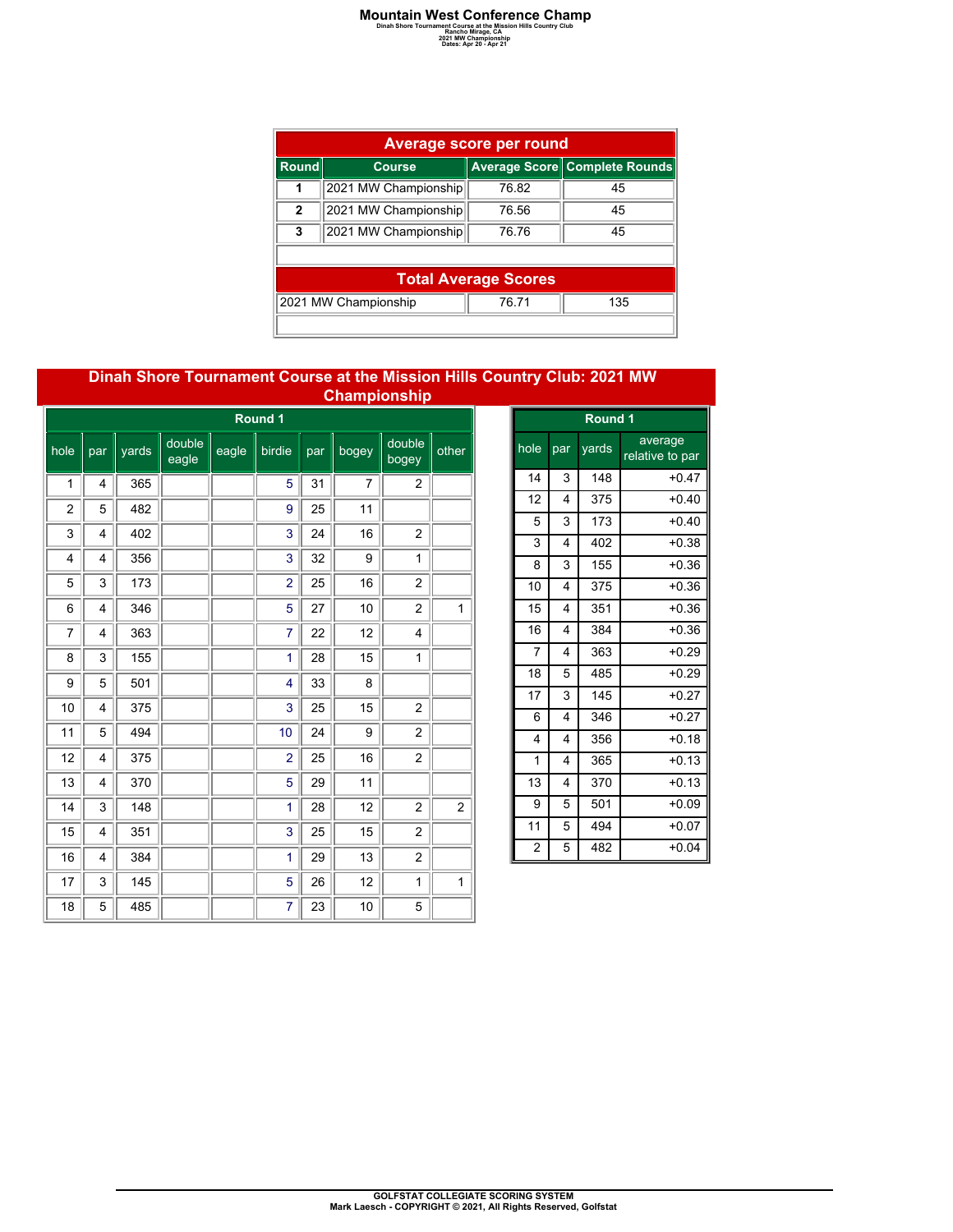| <b>Average score per round</b> |                                      |                             |                               |  |  |  |  |  |  |  |
|--------------------------------|--------------------------------------|-----------------------------|-------------------------------|--|--|--|--|--|--|--|
| Round                          | <b>Course</b>                        |                             | Average Score Complete Rounds |  |  |  |  |  |  |  |
| 1                              | 2021 MW Championship                 | 76.82                       | 45                            |  |  |  |  |  |  |  |
| $\mathbf{2}$                   | 2021 MW Championship                 | 76.56                       | 45                            |  |  |  |  |  |  |  |
| 3                              | 2021 MW Championship                 | 76.76                       | 45                            |  |  |  |  |  |  |  |
|                                |                                      |                             |                               |  |  |  |  |  |  |  |
|                                |                                      | <b>Total Average Scores</b> |                               |  |  |  |  |  |  |  |
|                                | 2021 MW Championship<br>76.71<br>135 |                             |                               |  |  |  |  |  |  |  |
|                                |                                      |                             |                               |  |  |  |  |  |  |  |

#### **Dinah Shore Tournament Course at the Mission Hills Country Club: 2021 MW Championship**

|                | والمناف والمتحافلات المندو<br>Round <sub>2</sub> |       |                 |       |                |     |                |                 |              |
|----------------|--------------------------------------------------|-------|-----------------|-------|----------------|-----|----------------|-----------------|--------------|
| $h$ ole        | par                                              | yards | double<br>eagle | eagle | birdie         | par | bogey          | double<br>bogey | other        |
| 1              | 4                                                | 365   |                 |       | 1              | 33  | 11             |                 |              |
| $\overline{2}$ | 5                                                | 482   |                 |       | 14             | 29  | $\overline{2}$ |                 |              |
| 3              | 4                                                | 402   |                 |       | $\overline{2}$ | 13  | 26             | 3               | $\mathbf{1}$ |
| 4              | 4                                                | 356   |                 |       | 1              | 29  | 15             |                 |              |
| 5              | 3                                                | 173   |                 |       |                | 24  | 20             |                 | 1            |
| 6              | 4                                                | 346   |                 |       | 3              | 29  | 12             | 1               |              |
| 7              | 4                                                | 363   |                 |       | 3              | 31  | 11             |                 |              |
| 8              | 3                                                | 155   |                 |       | 3              | 34  | 8              |                 |              |
| 9              | 5                                                | 501   |                 |       | 9              | 29  | $\overline{7}$ |                 |              |
| 10             | 4                                                | 375   |                 |       | 6              | 30  | 9              |                 |              |
| 11             | 5                                                | 494   |                 |       | 12             | 24  | 8              | 1               |              |
| 12             | 4                                                | 375   |                 |       | 6              | 24  | 12             | 3               |              |
| 13             | 4                                                | 370   |                 |       | 5              | 29  | 10             | 1               |              |
| 14             | 3                                                | 148   |                 |       | 1              | 26  | 14             | 3               | $\mathbf{1}$ |
| 15             | 4                                                | 351   |                 |       | $\overline{2}$ | 25  | 16             | 2               |              |
| 16             | 4                                                | 384   |                 |       | 3              | 20  | 21             | 1               |              |
| 17             | 3                                                | 145   |                 |       | 3              | 33  | 8              | 1               |              |
| 18             | 5                                                | 485   |                 |       | 4              | 23  | 10             | 3               | 5            |

|                         | Round <sub>2</sub> |       |                            |  |  |  |  |  |  |
|-------------------------|--------------------|-------|----------------------------|--|--|--|--|--|--|
| hole                    | par                | yards | average<br>relative to par |  |  |  |  |  |  |
| 3                       | 4                  | 402   | $+0.73$                    |  |  |  |  |  |  |
| 18                      | 5                  | 485   | $+0.62$                    |  |  |  |  |  |  |
| 5                       | 3                  | 173   | $+0.51$                    |  |  |  |  |  |  |
| 14                      | 3                  | 148   | $+0.49$                    |  |  |  |  |  |  |
| 16                      | $\overline{4}$     | 384   | $+0.44$                    |  |  |  |  |  |  |
| 15                      | 4                  | 351   | $+0.40$                    |  |  |  |  |  |  |
| $\overline{\mathbf{4}}$ | 4                  | 356   | $+0.31$                    |  |  |  |  |  |  |
| 12                      | 4                  | 375   | $+0.27$                    |  |  |  |  |  |  |
| 6                       | 4                  | 346   | $+0.24$                    |  |  |  |  |  |  |
| $\mathbf{1}$            | 4                  | 365   | $+0.22$                    |  |  |  |  |  |  |
| $\overline{7}$          | $\overline{4}$     | 363   | $+0.18$                    |  |  |  |  |  |  |
| 13                      | 4                  | 370   | $+0.16$                    |  |  |  |  |  |  |
| 17                      | 3                  | 145   | $+0.16$                    |  |  |  |  |  |  |
| 8                       | 3                  | 155   | $+0.11$                    |  |  |  |  |  |  |
| 10                      | 4                  | 375   | $+0.07$                    |  |  |  |  |  |  |
| 11                      | 5                  | 494   | $-0.04$                    |  |  |  |  |  |  |
| 9                       | 5                  | 501   | $-0.04$                    |  |  |  |  |  |  |
| $\overline{c}$          | 5                  | 482   | $-0.27$                    |  |  |  |  |  |  |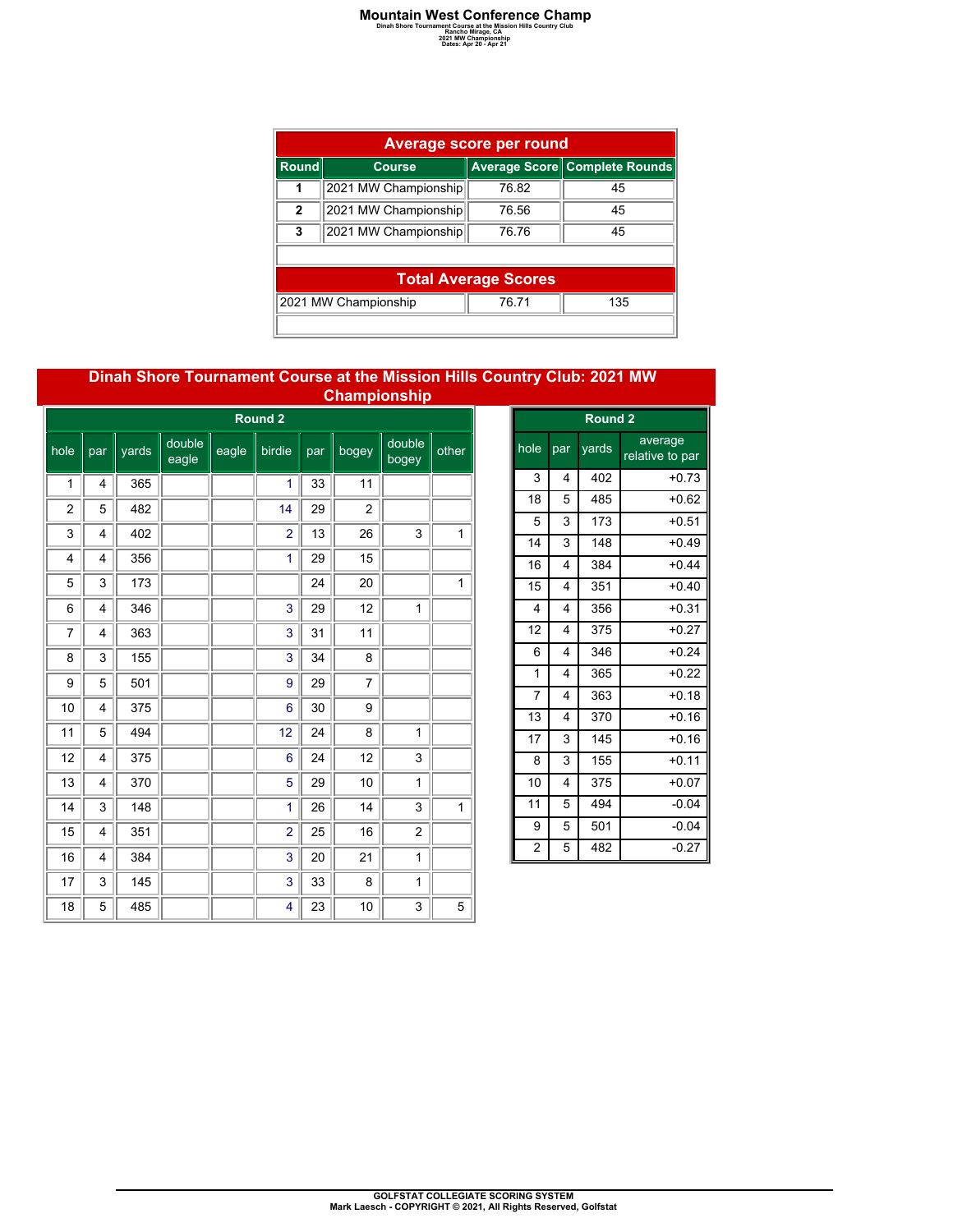| <b>Average score per round</b> |                                      |       |                               |  |  |  |  |  |  |  |  |
|--------------------------------|--------------------------------------|-------|-------------------------------|--|--|--|--|--|--|--|--|
| <b>Round</b>                   | <b>Course</b>                        |       | Average Score Complete Rounds |  |  |  |  |  |  |  |  |
| 1                              | 2021 MW Championship                 | 76.82 | 45                            |  |  |  |  |  |  |  |  |
| $\mathbf{2}$                   | 2021 MW Championship                 | 76.56 | 45                            |  |  |  |  |  |  |  |  |
| 3                              | 2021 MW Championship                 | 76.76 | 45                            |  |  |  |  |  |  |  |  |
|                                |                                      |       |                               |  |  |  |  |  |  |  |  |
|                                | <b>Total Average Scores</b>          |       |                               |  |  |  |  |  |  |  |  |
|                                | 2021 MW Championship<br>76.71<br>135 |       |                               |  |  |  |  |  |  |  |  |
|                                |                                      |       |                               |  |  |  |  |  |  |  |  |

#### **Dinah Shore Tournament Course at the Mission Hills Country Club: 2021 MW Championship**

| والمنافذ فالقطاف لقافة<br>Round 3 |     |       |                 |       |                |     |                |                 |                |  |
|-----------------------------------|-----|-------|-----------------|-------|----------------|-----|----------------|-----------------|----------------|--|
| hole                              | par | yards | double<br>eagle | eagle | birdie         | par | bogey          | double<br>bogey | other          |  |
| 1                                 | 4   | 365   |                 |       | $\overline{2}$ | 27  | 13             | $\overline{2}$  | 1              |  |
| $\overline{2}$                    | 5   | 482   |                 |       | 9              | 33  | 3              |                 |                |  |
| 3                                 | 4   | 402   |                 |       | $\overline{2}$ | 28  | 13             | $\overline{c}$  |                |  |
| 4                                 | 4   | 356   |                 |       | 4              | 35  | 6              |                 |                |  |
| 5                                 | 3   | 173   |                 |       |                | 27  | 13             | 4               | 1              |  |
| 6                                 | 4   | 346   |                 |       | 3              | 29  | 11             | 1               | 1              |  |
| 7                                 | 4   | 363   |                 |       | $\overline{2}$ | 27  | 14             | $\overline{2}$  |                |  |
| 8                                 | 3   | 155   |                 |       | 5              | 24  | 11             | 5               |                |  |
| 9                                 | 5   | 501   |                 |       | 11             | 27  | $\overline{7}$ |                 |                |  |
| 10                                | 4   | 375   |                 |       | $6\phantom{1}$ | 28  | 9              | $\overline{2}$  |                |  |
| 11                                | 5   | 494   |                 |       | 11             | 25  | 9              |                 |                |  |
| 12                                | 4   | 375   |                 |       |                | 22  | 23             |                 |                |  |
| 13                                | 4   | 370   |                 |       | $\overline{4}$ | 32  | 9              |                 |                |  |
| 14                                | 3   | 148   |                 |       |                | 19  | 19             | 5               | $\overline{2}$ |  |
| 15                                | 4   | 351   |                 |       | 8              | 28  | $\overline{7}$ | $\overline{2}$  |                |  |
| 16                                | 4   | 384   |                 |       | 3              | 28  | 13             |                 | 1              |  |
| 17                                | 3   | 145   |                 |       | $\overline{2}$ | 23  | 17             | 3               |                |  |
| 18                                | 5   | 485   |                 |       | 3              | 29  | 11             | 1               | 1              |  |

| Round <sub>3</sub> |                |     |                            |  |  |  |  |  |
|--------------------|----------------|-----|----------------------------|--|--|--|--|--|
| hole               | par            |     | average<br>relative to par |  |  |  |  |  |
| 14                 | 3              | 148 | $+0.78$                    |  |  |  |  |  |
| 5                  | 3              | 173 | $+0.53$                    |  |  |  |  |  |
| 12                 | 4              | 375 | $+0.51$                    |  |  |  |  |  |
| 17                 | 3              | 145 | $+0.47$                    |  |  |  |  |  |
| $\mathbf{1}$       | 4              | 365 | $+0.40$                    |  |  |  |  |  |
| 8                  | 3              | 155 | $+0.36$                    |  |  |  |  |  |
| $\overline{7}$     | $\overline{4}$ | 363 | $+0.36$                    |  |  |  |  |  |
| 3                  | 4              | 402 | $+0.33$                    |  |  |  |  |  |
| 6                  | 4              | 346 | $+0.31$                    |  |  |  |  |  |
| 16                 | 4              | 384 | $+0.31$                    |  |  |  |  |  |
| 18                 | 5              | 485 | $+0.29$                    |  |  |  |  |  |
| 10                 | 4              | 375 | $+0.16$                    |  |  |  |  |  |
| 13                 | 4              | 370 | $+0.11$                    |  |  |  |  |  |
| 15                 | 4              | 351 | $+0.07$                    |  |  |  |  |  |
| 4                  | 4              | 356 | $+0.04$                    |  |  |  |  |  |
| 11                 | 5              | 494 | $-0.04$                    |  |  |  |  |  |
| 9                  | 5              | 501 | $-0.09$                    |  |  |  |  |  |
| $\overline{c}$     | 5              | 482 | $-0.13$                    |  |  |  |  |  |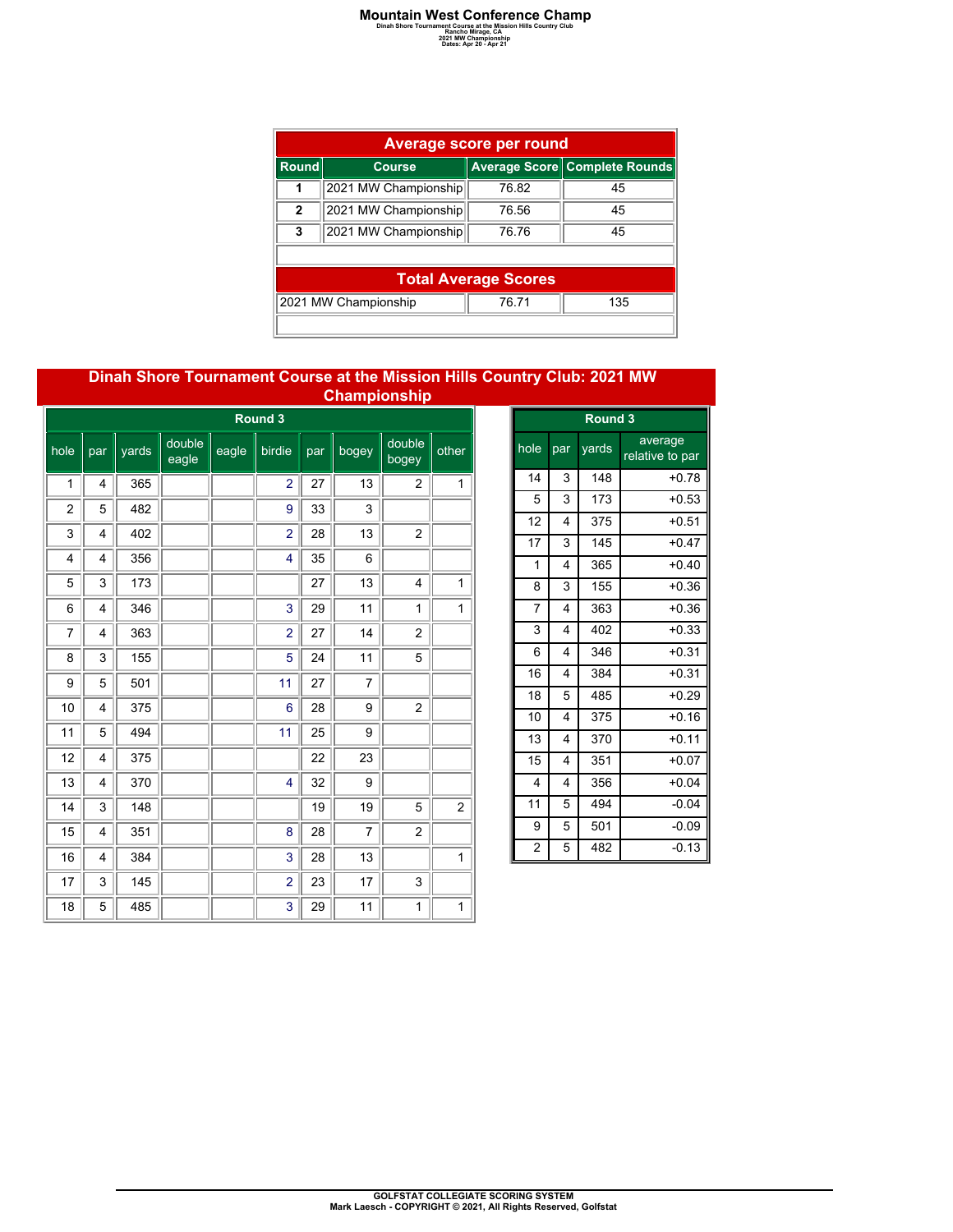| Round 1        |                         |       |                            | Round <sub>2</sub> |     |       |                            |                | Round 3 |       |                            |  |
|----------------|-------------------------|-------|----------------------------|--------------------|-----|-------|----------------------------|----------------|---------|-------|----------------------------|--|
| hole           | par                     | vards | average<br>relative to par | hole               | par | vards | average<br>relative to par | hole           | par     | vards | average<br>relative to par |  |
| 14             | 3                       | 148   | $+0.47$                    | 3                  | 4   | 402   | $+0.73$                    | 14             | 3       | 148   | $+0.78$                    |  |
| 12             | 4                       | 375   | $+0.40$                    | 18                 | 5   | 485   | $+0.62$                    | 5              | 3       | 173   | $+0.53$                    |  |
| 5              | 3                       | 173   | $+0.40$                    | 5                  | 3   | 173   | $+0.51$                    | 12             | 4       | 375   | $+0.51$                    |  |
| 3              | 4                       | 402   | $+0.38$                    | 14                 | 3   | 148   | $+0.49$                    | 17             | 3       | 145   | $+0.47$                    |  |
| 8              | 3                       | 155   | $+0.36$                    | 16                 | 4   | 384   | $+0.44$                    | 1              | 4       | 365   | $+0.40$                    |  |
| 10             | $\overline{4}$          | 375   | $+0.36$                    | 15                 | 4   | 351   | $+0.40$                    | 8              | 3       | 155   | $+0.36$                    |  |
| 15             | 4                       | 351   | $+0.36$                    | 4                  | 4   | 356   | $+0.31$                    | 7              | 4       | 363   | $+0.36$                    |  |
| 16             | $\overline{\mathbf{4}}$ | 384   | $+0.36$                    | 12                 | 4   | 375   | $+0.27$                    | 3              | 4       | 402   | $+0.33$                    |  |
| 18             | 5                       | 485   | $+0.29$                    | 6                  | 4   | 346   | $+0.24$                    | 6              | 4       | 346   | $+0.31$                    |  |
| 7              | 4                       | 363   | $+0.29$                    | 1                  | 4   | 365   | $+0.22$                    | 16             | 4       | 384   | $+0.31$                    |  |
| 17             | 3                       | 145   | $+0.27$                    | $\overline{7}$     | 4   | 363   | $+0.18$                    | 18             | 5       | 485   | $+0.29$                    |  |
| 6              | 4                       | 346   | $+0.27$                    | 13                 | 4   | 370   | $+0.16$                    | 10             | 4       | 375   | $+0.16$                    |  |
| 4              | 4                       | 356   | $+0.18$                    | 17                 | 3   | 145   | $+0.16$                    | 13             | 4       | 370   | $+0.11$                    |  |
| 1              | 4                       | 365   | $+0.13$                    | 8                  | 3   | 155   | $+0.11$                    | 15             | 4       | 351   | $+0.07$                    |  |
| 13             | $\overline{\mathbf{4}}$ | 370   | $+0.13$                    | 10                 | 4   | 375   | $+0.07$                    | 4              | 4       | 356   | $+0.04$                    |  |
| 9              | 5                       | 501   | $+0.09$                    | 11                 | 5   | 494   | $-0.04$                    | 11             | 5       | 494   | $-0.04$                    |  |
| 11             | 5                       | 494   | $+0.07$                    | 9                  | 5   | 501   | $-0.04$                    | 9              | 5       | 501   | $-0.09$                    |  |
| $\overline{2}$ | 5                       | 482   | $+0.04$                    | $\overline{2}$     | 5   | 482   | $-0.27$                    | $\overline{2}$ | 5       | 482   | $-0.13$                    |  |